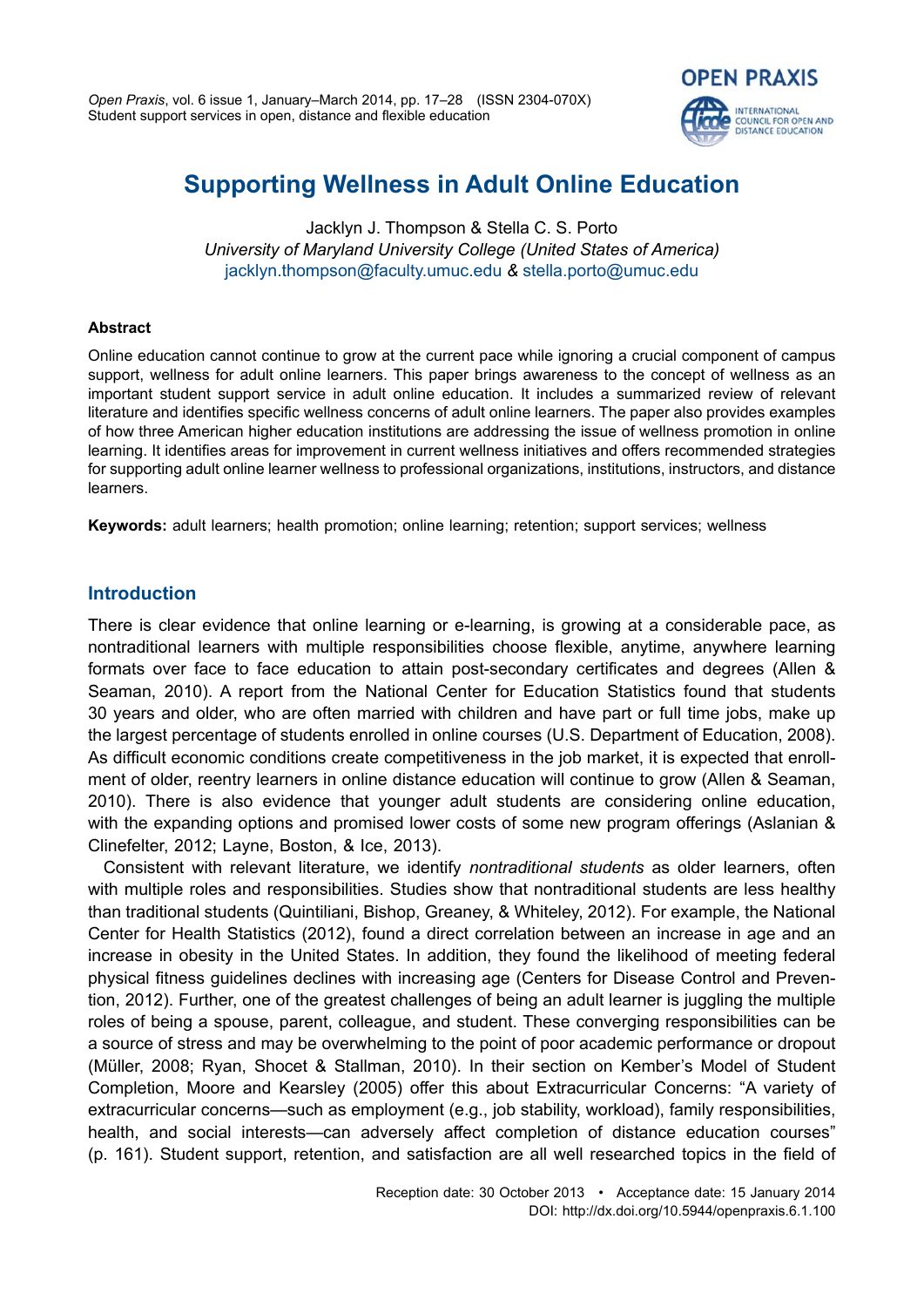distance education, and various support services and resources are often available to promote retention and satisfaction, however wellness promotion is one component of student support in adult online education that is overlooked as a potential strategy to increase retention and satisfaction. As online education continues to grow, wellness will surely become a topic of concern.

According to the American College Health Association (2012), the principal purpose of health promotion in higher education is to support student success. There is considerable research about the causal relationship between wellness and health promotion on campus, healthy student behaviors, and student success (American College Health Association, 2012; DeStefano & Harger, 1990; Myers & Mobley, 2004). While wellness promotion and resources are commonplace on American university and college campuses, adult online learners may be unable to access campus wellness services and resources due to physical distance from school; or the institution may provide adult online learners with wellness services and resources that are better suited for traditional students or none at all.

This paper highlights wellness promotion as a relevant topic in adult online distance education and a necessary component of the student support continuum in distance education. The purpose of this paper is three-fold: it identifies the unique wellness concerns of adult online learners and examines a cross section of what is currently being done to promote wellness in adult online education; it identifies areas for improvement in wellness promotion for adult online learners; and it offers discussion and strategies about ways to support health and wellness in adult online education.

#### **Background and Literature Review**

There is little peer-reviewed literature about wellness for adult online learners. There are a few significant resources, such as Scheer and Lockee's 2003 publication, *Addressing the Wellness Needs of Online Distance Learners*, and Jones' 2006 guide, *Online Student Support Services: A Best Practices Monograph- Health and Online Services for the Online Student*, that specifically address wellness concerns of adult online learners. This section summarizes an extensive literature review, discussing the concepts of wellness and how wellness is addressed on campus and reports on the existing initiatives of wellness and health for online learners within the higher education realm.

Adult and nontraditional students are usually defined by their age, 25 or older, and multiple roles and responsibilities (Hermon & Davis, 2004; Myers & Mobley, 2004; Bauman, Wang, DeLeon, Kafentzis, Zavala-Lopez & Lindsey, 2004). Women make up the majority of adult and nontraditional students (Tweedell, 2010). As noted by Layne *et al*. (2013) the definition of *nontraditional student* is evolving to include a greater emphasis on shared attributes other than age, and new variations of online learners are beginning to lessen the distinction between traditional and nontraditional students. For the purposes of this paper, *adult online learners* are defined as students who are enrolled in a degree or certificate seeking program that requires a majority of course work to be completed online, usually 25 years old or older, who have additional roles such as being a spouse, parent, and colleague. Adult online learners usually work individually to complete assignments with mostly asynchronous interaction such as email and chats with their classmates and instructors. Adult online learners are often reentry students, lifelong learners, or those who are too busy with other roles and require the flexibility of online education.

#### *Wellness*

*Wellness* is a concept that has evolved from meaning the absence of illness in the 1650s (Oxford English Dictionary, 2012), to "an integrated method of functioning, which is oriented toward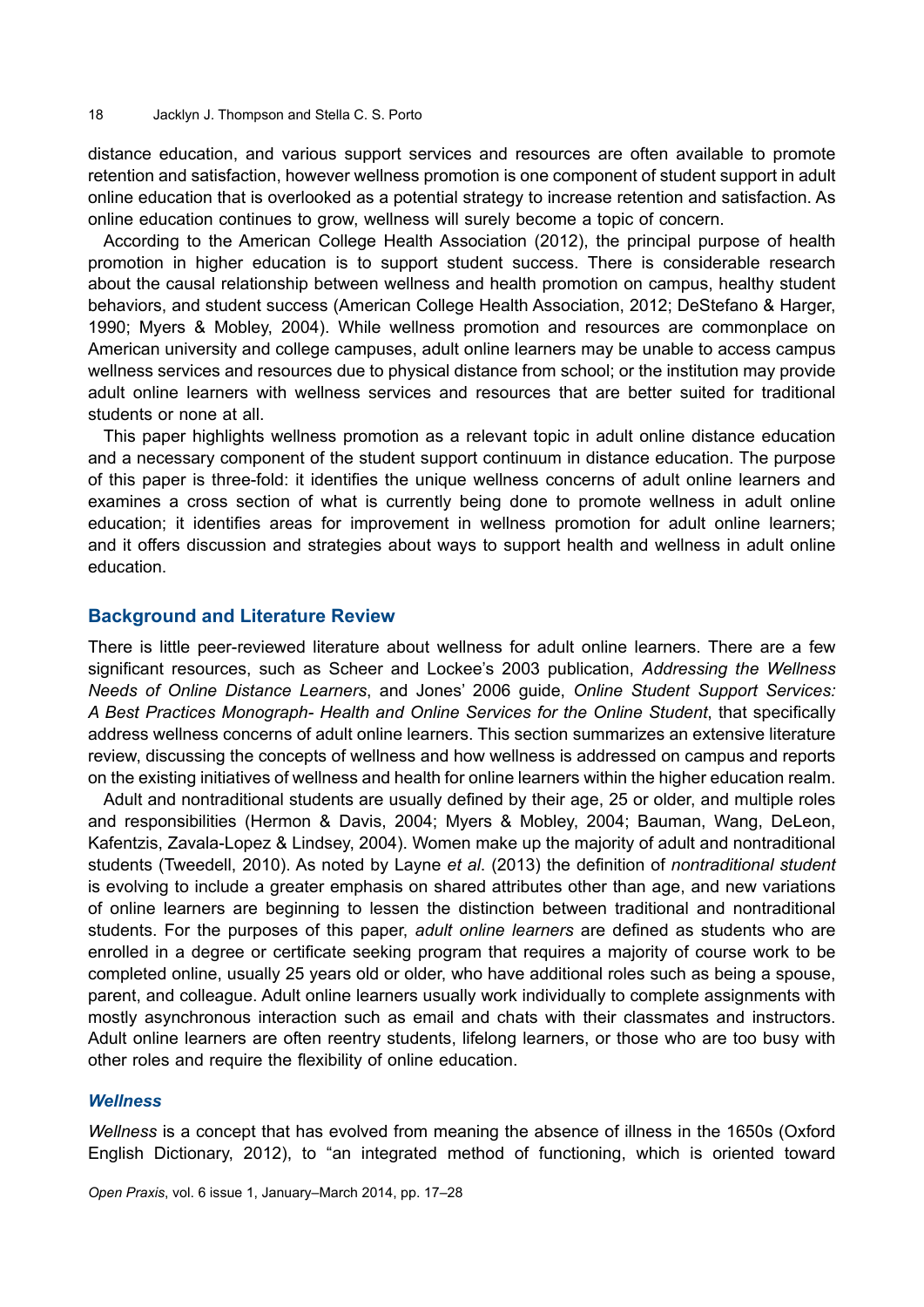maximizing the potential of which the individual is capable" (Dunn, 1961, p. 6), to "an active process through which people become aware of, and make choices toward, a more successful existence" (National Wellness Institute, n.d.). Wellness is a varying continuum based upon factors in an individual's life that affect health and wellbeing, and the individual working towards improving these factors and overall health and wellbeing. Hettler (1976) describes these factors in his six, interdependent dimensions of wellness, including:

- Occupational wellness, or "personal satisfaction and enrichment in one's life through work" (para. 1)
- Physical wellness or "enhancing the body instead of impairing it" through physical activity, nutritious diet, and limiting the consumption of harmful foods and products (para. 2)
- Social wellness or "contributing to [the welfare of] one's environment and community" and living in harmony with others (para. 3)
- Intellectual wellness or "growing and stretching our minds" through "creative and stimulating mental activities" (para. 4)
- Spiritual wellness or "our search for meaningful purpose in human service" (para. 5)
- Emotional wellness or "awareness and acceptance of one's feelings. . . the degree to which one feels positive about one's self and life" (para. 6)

# *Wellness on Campus*

In the early 1980s, Dr. Bill Hettler began promoting the concept of wellness on college and university campuses as a means to support student success (DeSefano & Harger, 1990). In their 1990 report, DeStefano and Harger describe three years of implementing a successful student and faculty wellness program at Drury College based on Hettler's work. Since then, research has been conducted that shows the value of providing wellness services and resources on college and university campuses (American College Health Association, 2012; DeStefano & Harger, 1990; Myers & Mobley, 2004). Due to the increased social function of colleges and universities, and in order to maintain competitiveness, wellness centers should "be seen, not as unnecessary luxuries, but as integral components of higher education" (Kupchella, 2009, p. 2).

Most American colleges and universities provide students with an array of campus wellness services and resources. Campuses may be equipped with doctors and nurses, laboratories, pharmacies, student gyms, and other services to support student wellness. According to Jones (2006), there are six categories of wellness frequently addressed on campus, including: general health and wellness; addiction and substance abuse; sexual health; diet and nutrition; mental health; and safety and violence.

# *Wellness in Online Distance Education*

The need for a student support framework in online distance learning is an accepted standard in the distance education community. Institutional student support services in adult online education are commonplace, although most are still utilitarian. Services, such as, admissions and recruitment (Simpson, 2004); advising and orientation (Brindley, 1995); employment placement (Brindley & Ross, 2004); library services (George & Frank, 2004); and technical support make up support systems for adult online learners.

Our observation is that most online program administrators are apparently not concerned or focused on the need for wellness services as something of significance for the adult online learner population. This is evident in the lack of attention paid to the topic of wellness in adult online education in research and literature and the poor follow through and lack of effort by institutions to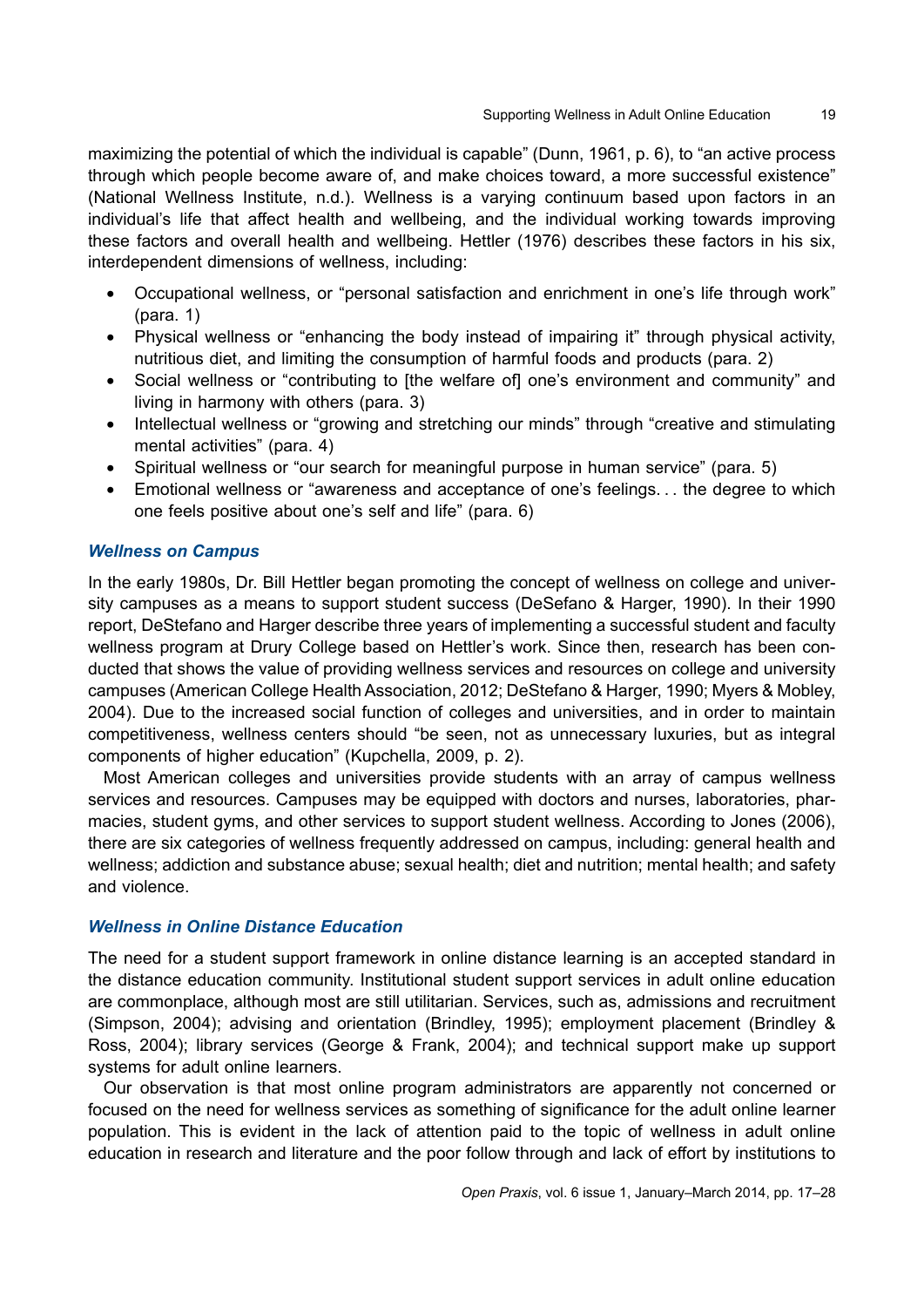provide wellness resources to adult online learners. Possible reasons for this are that wellness is thought to be common sense, and that adults are able to take care of themselves; that adult online learners do not desire a close relationship with the distance education provider; or that there are few differences in wellness needs between adult online learners and telecommuters or workers who are sedentary for many hours a day.

As discussed herein, such reasons can be rationally contested, and wellness in adult online learning should receive greater attention from institutions and from students themselves. Although wellness may be common sense for most adults, frequently it is not practiced without guidance and resources. It is apparent from the current statistics about adult obesity and physical fitness, that adults need support to live healthy lifestyles. Moreover, despite the notion that adult online learners do not desire a close relationship with the institution, according to LaPadula (2003), approximately one-third of respondents requested some type of social or wellness service be provided by the institution, and Aslanian and Clinefelter (2012) found about half of online students consider student support and coaching important services. Further, adult online learners have specific wellness needs that differ from those of telecommuters and other sedentary workers.

# *Wellness Concerns for Adult Online Learners*

As noted by Quintiliani *et al*. (2012), adult learners are less healthy than younger students. Adult online learners are susceptible to specific health issues. The following wellness concerns for adult online learners can be identified, including:

- Too many commitments, "multiple responsibilities" (Müller, 2008)
- • Too much stress (Edwards-Hart & Chester, 2010; LaPadula, 2003; Müller, 2008; Ryan, Shocet & Stallman, 2010; Scheer & Lockee, 2003)
- Other emotional hurdles, like isolation, being overwhelmed or anxious (Müller, 2008)
- Diet, nutrition, and exercise (Hudd *et al.*, 2000; Jones, 2006; Ryan *et al.*, 2010; Scheer & Lockee, 2003)
- • Ergonomics and posture (Harvard Repetitive Strain Injury Action, 2003; Scheer & Lockee, 2003)
- Prolonged sitting
- Unseen factors

Multiple commitments, stress, and emotional hurdles. The increased pressures of multiple responsibilities and scheduling conflicts of adult online learners described by Müller (2008) can be a source of stress. Online learning is also time consuming, and some adult online learners may be ill-equipped with the necessary time management skills and/or underestimate the amount of time needed to complete course work, potentially causing overlapping responsibilities or poor quality course work, which may also be a source of stress. Ryan *et al.* (2010) describes the high levels of stress experienced by university students and explains that high stress can lead to poor student performance. Further, stress from course work may exacerbate existing or underlying psychological conditions (Ryan *et al*., 2010).

Multiple responsibilities can also lead to online learners feeling overwhelmed, anxious, and guilty about balancing heavy course loads along with work and familial obligations (Müller, 2008). Multiple commitments may also contribute to poor wellness lifestyle habits, for example, not getting enough sleep, exercise, or both, as well as poor eating habits (Hudd *et al.,* 2000). Such associations have not yet been made directly in the literature, given the little focus on wellness for online learners.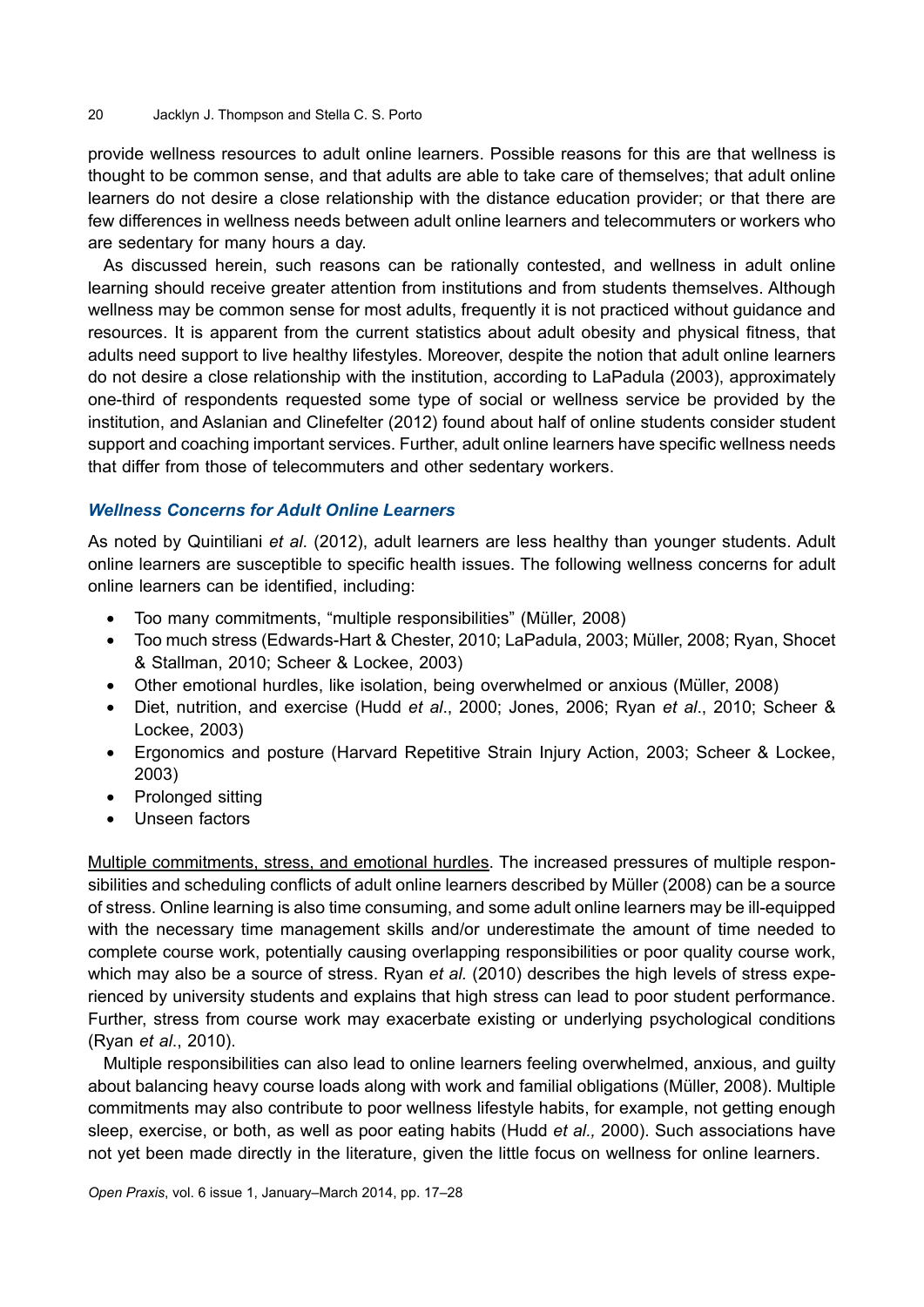Diet, nutrition, and exercise*.* As Hudd *et al*. (2000) found, the busy lifestyle and stress of being a college student contributes to poor eating habits and lack of exercise. Along with the sedentary nature of online distance education, this combination can lead to poor physical wellness among adult online learners. A Center for Disease Control Report, *Health, United States, 2011*, indicates approximately 69 percent of Americans 20 years or older are overweight and about 36 percent are obese. The same report notes about only half of Americans 18 and older meet federal physical activity guidelines. With the exception of Blank's report, which studied nontraditional students on campus, there is no research regarding the diet and nutrition of adult online learners. However, the papers from Jones (2006), Ryan *et al*. (2010), and Scheer and Lockee (2003) all suggest that adult online learners are concerned with their physical wellness.

Ergonomics**.** Due to reports like Punnett and Bergqvist's (1997) on the effects of prolonged computer work, ergonomics is a significant consideration in the workplace to prevent repetitive strain injuries (RSI), also known as cumulative trauma disorders (CTD), and other musculoskeletal related disorders or vision problems caused from prolonged or incorrect use of computer, keyboard, and mouse, such as sitting, typing, or reading on screen. A 2002 study from Blatter and Bongers found that computer users began to feel discomfort in their necks and backs after four to six hours of computer use, and the longer and more frequent the computer use, the more likely the user was to experience chronic discomfort in these areas. Some workplaces utilize preventive strategies such as providing ergonomic equipment like chairs, headsets, footrests, or special keyboards, or they may provide guidance on how workstations should be arranged or other training on the proper use of equipment to prevent these types of health problems. However, there is little research about ergonomics and distance learning. As described in Spencer (2006), adult online learners spend many hours per day using the computer to complete course work. This number is doubled or tripled if the online learner's career also involves prolonged use of the computer, which is a trend in many professional activities. Further, the anytime, anywhere flexibility of online learning lends itself to the use of unconventional learning places, like the kitchen table, sofa, bed, or other workspace that may be convenient or comfortable but not ergonomically sound.

Prolonged sitting*.* Much of the time adult online learners spend completing course work on and off the computer is also time they spend sitting. This is in addition to time spent sitting at work, commuting, and relaxing. All of this time adds up to a significant amount of sitting for adult online learners. This is particularly troublesome due to recent studies that identify prolonged sitting as a serious health risk and predictor of increased mortality and chronic disease (Patel, Bernstein, Deka, Feigelson, Campbell, Gapstur, Colditz, & Thun, 2010). Patel *et al.* (2010) found sitting for longer than six hours was related to increased mortality, specifically cardiovascular mortality. Pronk, Katz, Lowry, and Payfer (2012) found reducing sitting time improved mood and decreased back and neck discomfort, and they recommend utilizing a sit/stand device for continuous computer use.

Unseen factors. Adult online learners are often isolated from classmates and instructors, and they may slip through the cracks of traditional student and social support systems, putting them at risk to suffer from silent or hidden conditions or abuse without being able to visually communicate to others their need for help. Many unhealthy conditions, for example eating disorders, drug and alcohol abuse, some mood disorders, and domestic violence have symptoms that can be seen by others who might offer assistance or support. For example, a student on campus with an eating disorder may be identified by her appearance, while an adult online learner with the same eating disorder may go unidentified by support systems, because she is never seen. Unseen factors are amplified by the lack of emotional venues available to adult online learners.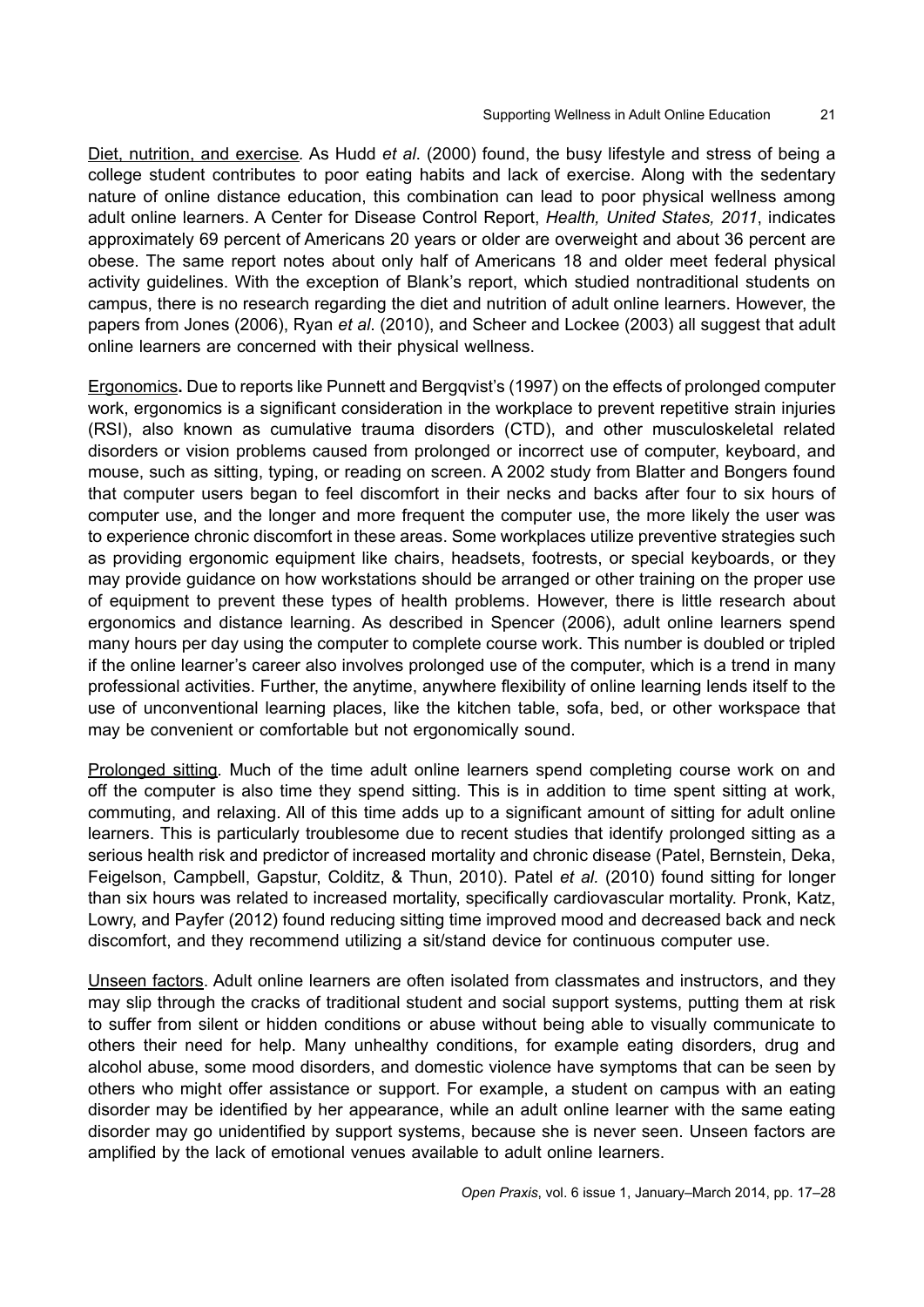#### **A Sample of Wellness Support in Online Higher Education**

The following examples in higher education were chosen, because they were mentioned in reviewed literature as examples of best practice of wellness support in distance education.

At George Mason University (GMU), students have access to free and low cost healthcare services and wellness resources, for example counseling, immunizations, and prescription management via the University's Student Health Services department ([http://shs.gmu.edu/services/distance.](http://shs.gmu.edu/services/distance.php) [php](http://shs.gmu.edu/services/distance.php)). With several on campus clinic locations as well as web-based wellness resources, the Student Health Services department serves GMU students both on and off campus. The University also offers health services specifically for its distance learners, such as after-hours nurses, a number for a "Patient Care Advocate" that offers "no medical advice" but can help distance learners find and coordinate health care services. Additionally, the site offers various online wellness resources for students, including smoking cessation aids, links to student health insurance providers, and a student health magazine. Although the site does not necessarily focus on distance learners' specific wellness needs, such as time management, stress management, and ergonomics, George Mason's Student Health Services for Distance Education is still impressive, because it specifically targets distance learners by giving them their own virtual space, and the Patient Care Advocate could be extremely helpful to busy adult online learners who need assistance finding resources and coordinating care.

The Ohio State University (OSU) in Columbus offers Student Wellness Centers both on campus and online. The virtual Student Wellness Center at OSU offers links to definitions of nine dimensions of wellness, including emotional, career, social, spiritual, physical, financial, intellectual, aesthetic, and environmental, as well as links to various educational resources on wellness topics such as, alcohol, tobacco, and drug prevention, finances, diet and nutrition, relationships and sexual health, sexual violence, and stress and sleep ([http://www.swc.osu.edu/\)](http://www.swc.osu.edu/). The website also lists the hours for the campus wellness center, statistics about Ohio State University student health, and a list of upcoming campus wellness events.

Located in Phoenix, Arizona State University (ASU) has a distance education division (ASU Online). ASU offers a comprehensive approach to addressing online wellness. In accordance with this mission, the site offers resources on alcohol and drug prevention, [body image and eating dis](https://students.asu.edu/wellness/bodyimage)[orders,](https://students.asu.edu/wellness/bodyimage) [depression and suicide](https://students.asu.edu/wellness/suicide), [diet](https://students.asu.edu/wellness/healthyeating) and nutrition, general health information, healthy relationships, safe and healthy spring break, sexual violence, sleep, and stress management. The site offers links to two student health groups, The Well Devils, and the Health and Counseling Student Action Committee. The site also links to social networking sites, Facebook, Flickr, and Pinterest. In addition to its own site, ASU (2010) utilizes an Online Wellness Center managed by a third-party contractor, Wellsource (<https://students.asu.edu/wellness/online-wellness-center>). Wellsource provides health risk assessment and computer assisted wellness services (Wellsource, 2012). Unfortunately, there does not appear to be any specific services or resources targeted to adult online learners; however, the broad amount of information and resources available likely serves the basic needs of a variety of students.

There are clearly areas for improvement in wellness promotion in adult online education. There is little peer-reviewed research about the topic and few standards, guidelines, or best practices models from distance education organizations. Although some institutions do provide wellness services, these are usually of broad scope and do not match the specific wellness needs of adult online learners or simply referrals to campus based resources that distance learners are unable to access. Additionally, other institutions have implemented wellness initiatives but have not followed through with their efforts, leading to broken or outdated web links to wellness resources.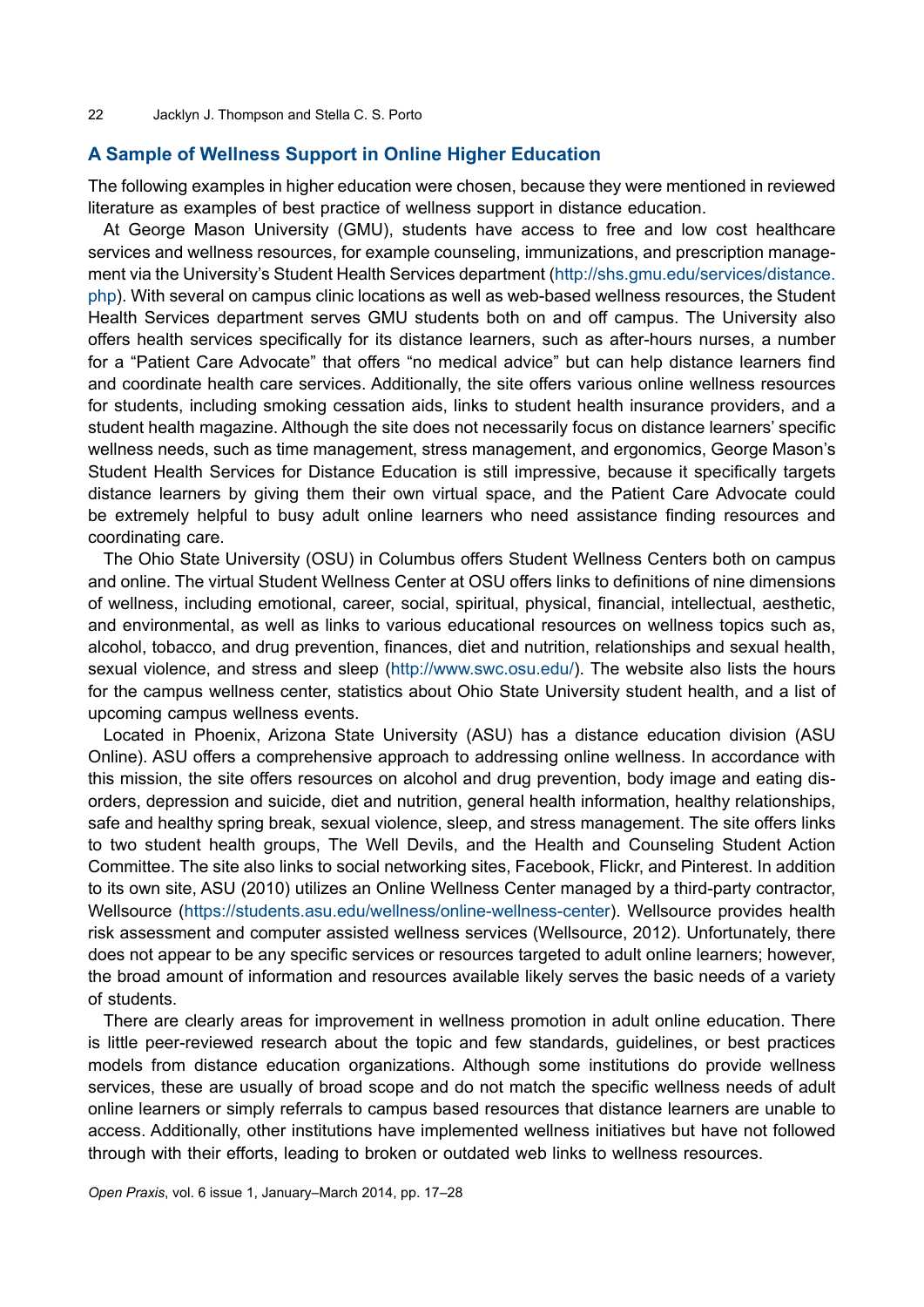## **Recommendations**

We have used the literature review to develop a set of recommended strategies to support wellness in adult online education. We have identified distinct players involved in the implementation of such strategies, including, professional organizations, institutions, instructors, peers, and individuals. A combination of support from these players is necessary for sustained outcomes in learner wellness.

#### *Strategies for Professional Organizations*

Professional organizations within the distance education community should invest in research and promote discussion and awareness about wellness in adult online education. These influential organizations should offer best practices models and guidelines for supporting wellness. Furthermore, they should encourage proper implementation and follow through by online distance education providers.

#### *Institutional Strategies*

Institutions must take on the responsibility of supporting wellness in adult online education. Institutions should address policy and systems by adapting a wellness policy that promotes "early intervention" and "universal prevention," (Ryan *et al*., 2010, p. 8). Institutions should create some entity or hire a contractor to oversee adult online learner wellness and provide services and resources. As Jones (2006) suggests, there is no single model for virtual campus wellness. Rather, each institution's model should be based on the demographics and targeted needs of their unique student population (Jones, 2006). The questionnaires authored by Scheer and Lockee (2003) can be used as starting points for institutions to determine the wellness resources most likely to be used by their adult online learners. A survey by Ryan *et al*. (2010) found that adult online learners are most likely to use resources related to work-life balance, time management, stress, and diet and exercise.

Ratey and Loehr (2011) discuss the positive effects of exercise on adult cognitive processes and offer compelling arguments for comprehensive workplace wellness programs. It is recommended that institutions familiarize themselves with the overwhelming benefits of physical activity and consider mirroring workplace wellness programs and strategies, specifically those that increase adult distance learners' physical activity. There is already evidence in primary education of the positive impact of exercise on grades and behavior by participants of the Spark Movement, an initiative to increase physical activity in schools inspired by Ratey's research (TEDxTalks, 2012).

Moore and Kearsley (2012) write that a "student support service has to be proactive and reactive" and identify problems early to effectively intervene (p.170). Institutions should use data and automation to generate alerts concerning students' performance, which could signal problems. These alerts would generate automated action or contact from advising and/or instructors to unveil further information of reasons for changes in online behavior. Wellness recommendations and services could help support students during stressful situations, which frequently affect academic performance. Academic analytics can be used to support wellness initiatives at the institutional level, as well as provide further information about the effectiveness of such services (Diaz & Brown, 2012).

Of the literature reviewed, personal counseling was the most recommended wellness resource. Scheer and Lockee (2003) recommend that personal counseling should be provided to adult online learners. A study from LaPadula (2003) found about one-third of respondents were interested in receiving personal counseling. Müller (2008) suggests mental health counseling to help students with the social effects of online education, especially isolation.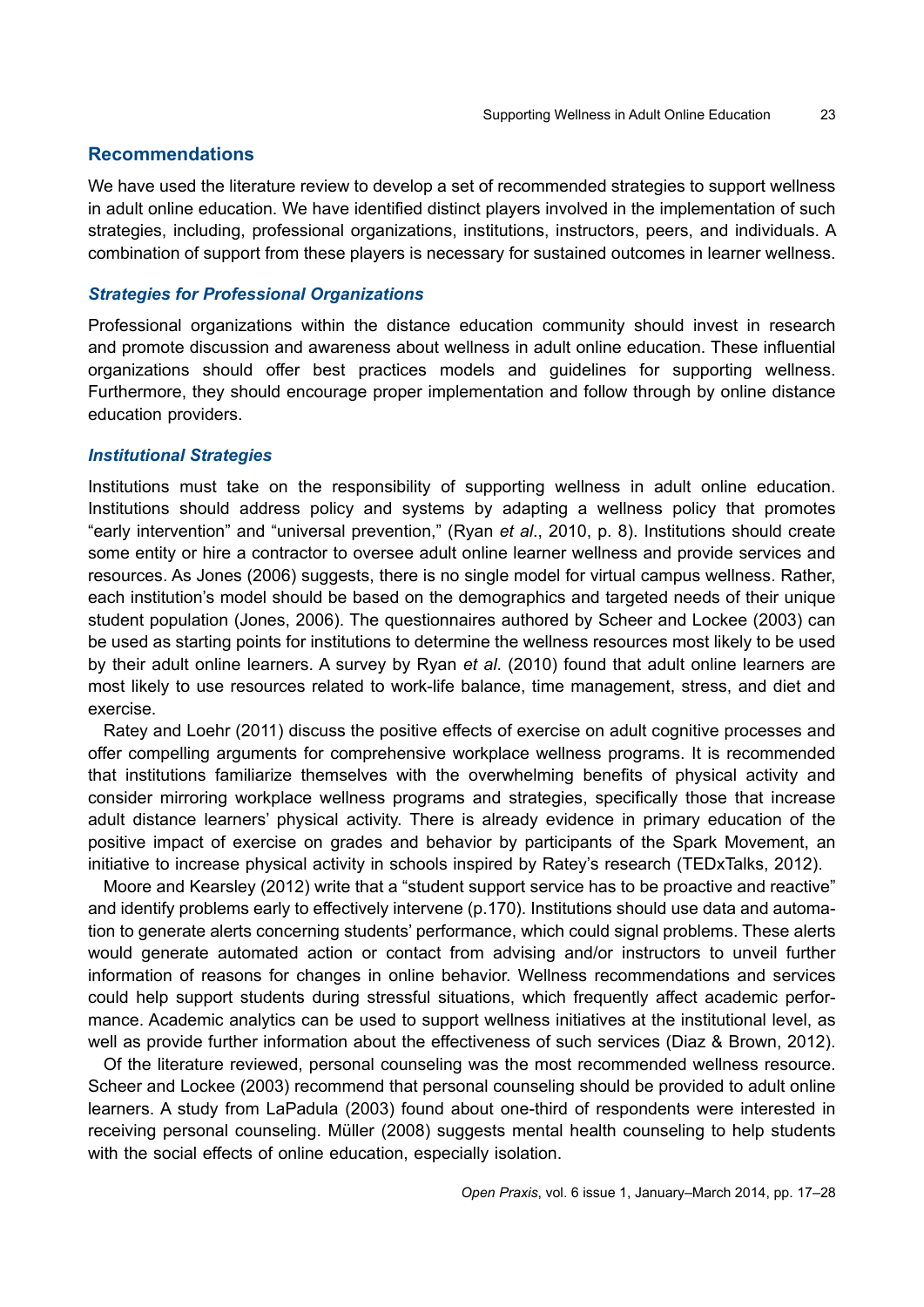#### 24 Jacklyn J. Thompson and Stella C. S. Porto

Since research shows that most adults use the Internet to obtain health and wellness information (Weaver, Mays, Weaver, Hopkins, Eroglu & Bernhardt, 2010), institutions should offer an online wellness portal (Scheer & Lockee, 2003). Jones (2006) suggests that institutions use a variety of media, such as text, video, and interactive applications, to present web-based wellness resources. ASU's Wellsource, mentioned above, exemplifies this mixed-media approach.

As illustrated by George Mason University, institutions should consider implementing a referral or case manager service to help busy adult online learners identify nearby health care services and coordinate care. It is also recommended that institutions facilitate peer-to-peer wellness support networks via social networking tools such as Facebook and Pinterest.

Institutions play a critical role in raising awareness of instructors and advisers when it comes to wellness. Further, they must offer training to instructors and support staff on how to support wellness at the virtual classroom level. For example, institutions should provide instructors with various templates so instructors use correct guidelines and resources. This support to instructors from the institution is necessary for effective initiatives, since not all instructors will have the same level of knowledge and awareness of wellness.

#### *Strategies for Instructors*

The instructor also plays an important role in supporting wellness among his/her students. There are several ways instructors can support wellness in adult online learning, however these activities are likely ill-fated without the institutional support and guidance described above. Examples of instructional support include monitoring student performance (preferably using institutional alert systems and data), encouraging and offering opportunities for physical activity during normally sedentary course work, and being good stewards of wellness concepts.

Moore and Kearsley (2012) suggest closely monitoring student output and reaching out to students if there are significant decreases in their productivity. If an adult online learner is consistently completing timely, quality assignments, and suddenly there is a notable decrease in punctuality or quality without communication, the instructor should send the student an email to show concern about the student's progress as well as determine the cause of the poor performance. This type of early instructor intervention can increase motivation and ease stress and isolation of the online learner. If a wellness concern is found to influence the student's poor performance, the instructor should be empathetic, offer reasonable extensions to complete course work, and refer the student to the institution's wellness services. Such monitoring has become more common through collection of data from institutional learning management systems and other digital systems. Instructors can also utilize these learner analytics to identify at-risk students.

Additionally, instructors can use instructional design to scaffold wellness promotion into courses. With institutional guidance, instructors should be aware of opportunities to address wellness dimensions whenever possible. For example, to address the health risks associated with prolonged sitting, instructors might encourage students to complete a physical activity, such as taking a walk, while listening to audio files of course readings.

Furthermore, distance education instructors must be good stewards of wellness concepts by practicing healthy lifestyles and encouraging their students to be well. Instructors should pay attention to the wellness images they portray and work towards setting positive wellness examples. Institutions can support this approach by raising awareness about instructor wellness. In addition, instructors should be amiable and approachable enough to reduce unnecessary stress on adult online learners.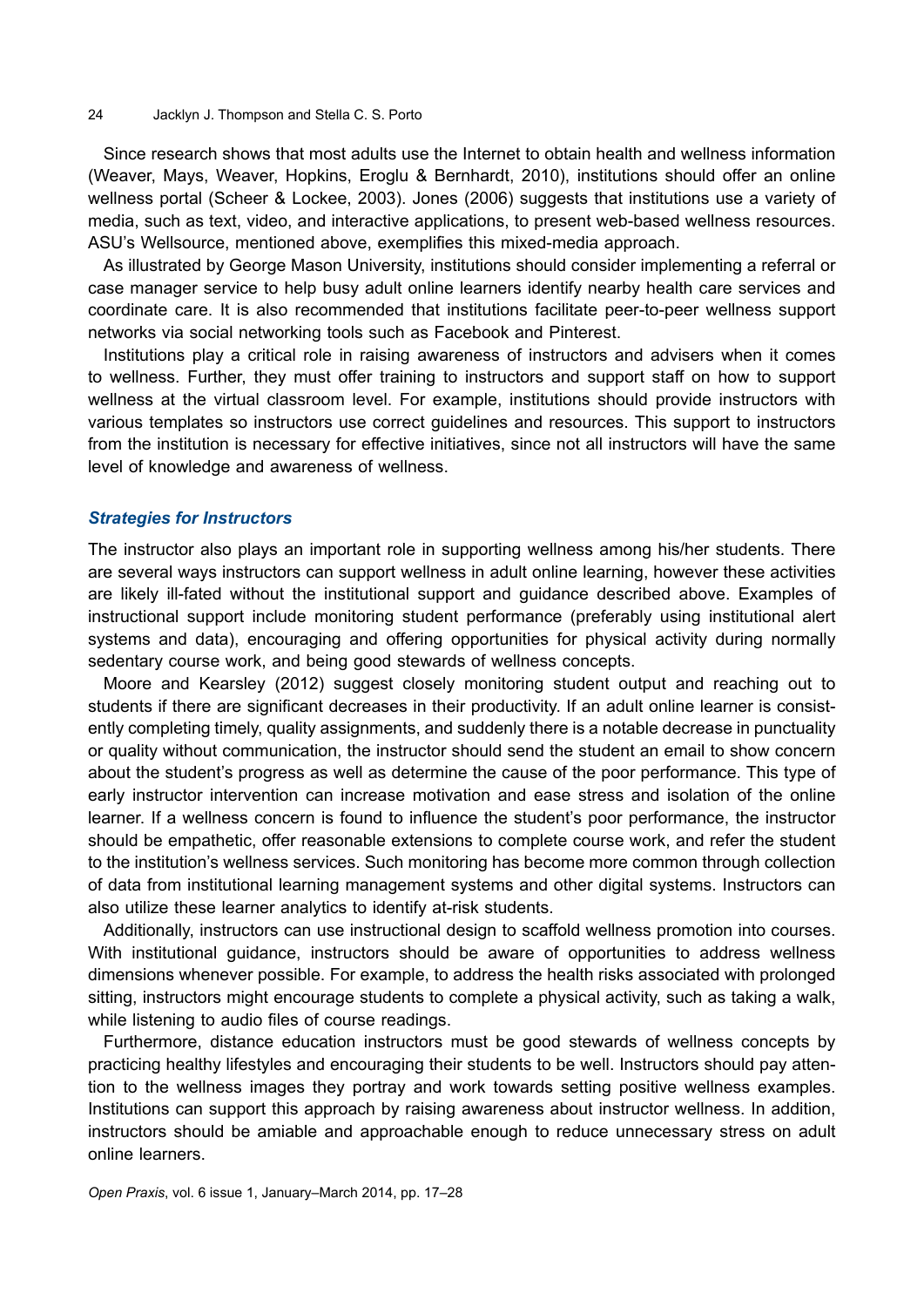# *Peer-to-Peer Strategies*

Support from peers is critical to adult online learner wellness. There are various ways these learners can offer each other support to improve wellness. Some examples include support groups via social networking sites or discussion boards. Peers can also support one another by email, phone, and audio and video chat. The institution can encourage such peer support through awareness and by creating online environments where peers can connect with others beyond classroom discussion. This sense of community is essential to improving wellness.

## *Personal Strategies*

Ultimately, the adult online learner must take responsibility for his own wellness. The individual must consider wellness a priority and be motivated to practice a healthy lifestyle, despite the stressful and time consuming nature of online distance learning. The adult online learner must resolve to avoid harmful substances and behaviors, make healthy decisions, such as eating a lean, nutritious diet, and participate in physical and spiritual activities even when the learner's schedule is already full. Such attitude should be embodied by all the institutional initiatives mentioned earlier.

## *Summary of Recommendations:*

- Invest in wellness research
- Develop and publish professional wellness guidelines and standards
- Encourage implementation and follow through by colleges and universities
- Create entity to oversee wellness and provide resources
- Measure wellness needs of students
- Provide personal counseling to all adult online learners
- Develop useful virtual wellness resources
- Implement a wellness referral or case management program
- Train instructors and support staff on wellness
- Support learners' awareness about their own wellbeing

# **Final Remarks**

In addition to highlighting wellness as a significant concern in adult online education, this paper identified specific examples of adult online learner wellness needs, described areas for improvement, and offered recommendations and strategies to support wellness in adult online learning. The issue of adult online learner wellness must be addressed to improve the quality of online distance education and continue to scale distance education at its current pace. With student retention and course completion as chief concerns among distance education providers, and health a common reason learners withdraw from online courses (Müller, 2008), there is clearly opportunity for improvements in wellness services in adult online education.

Openings exist for further research on wellness for adult online learners. A 2012 EDUCAUSE focus session on learning analytics acknowledges the importance of students' "dispositional data. . . [as the] ability to self-regulate can tell us a lot about their wellness and ability to learn, and there are techniques to pick this up" (Essa, A., as qtd. in Diaz & Brown, 2012, p. 13). Once distance education organizations and institutions adapt professional wellness standards and implement wellness programs, research can be completed to determine the effects of supporting wellness in adult online education. It is anticipated that this research would confirm that supporting wellness for adult online learners causally contributes to higher course completion and learner satisfaction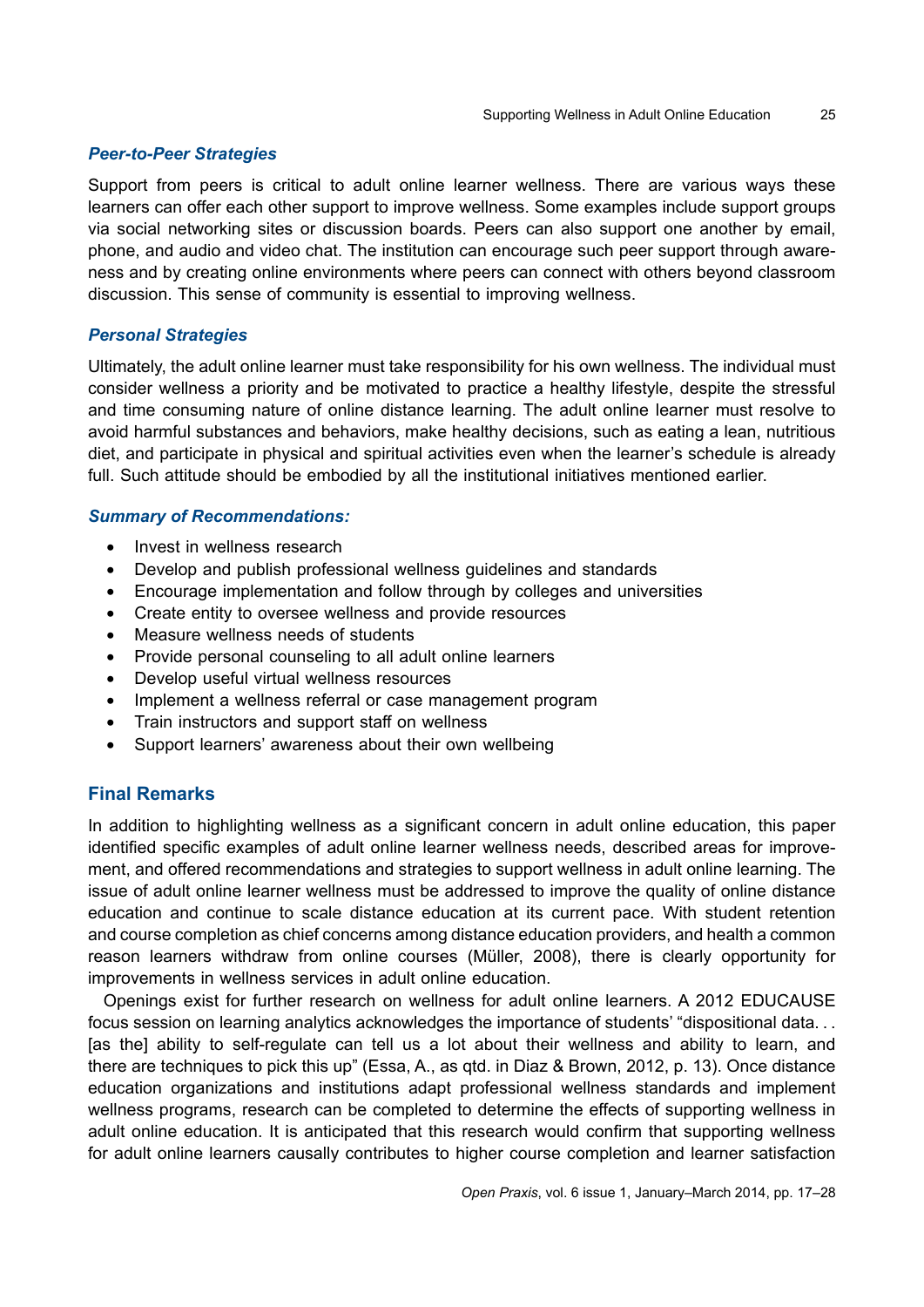26 Jacklyn J. Thompson and Stella C. S. Porto

rates, along with lower withdrawal rates, and fewer repeated classes would mean learners would take less time to complete their degrees. The behaviors of distance education instructors and tutors, such as poor ergonomics and prolonged sitting, are similar to the students they teach and support. The wellness risk factors associated with online instruction should also be researched to provide institutions with holistic ways to support faculty. Further research in this area could improve job conditions and satisfaction among distance education instructors and tutors.

After exploring the current landscape of wellness services for adult online learners, it is clear much more could be done to provide these students with proper wellness resources. Wellness concepts can be applied no matter what form of learning is being pursued, and the correlation between improved health and improved student performance and attendance translates to online learning. The online distance education movement cannot continue to grow at this rapid pace, while ignoring a critical component of student support, wellness for adult online learners.

## **References**

- Allen I. E. & Seaman, J. (2010, November). *Class Differences: Online Education in the United*  States, 2010. Retrieved from [http://www.sloanconsortium.org/publications/survey/pdf/class\\_](http://www.sloanconsortium.org/publications/survey/pdf/class_differences.pdf) [differences.pdf](http://www.sloanconsortium.org/publications/survey/pdf/class_differences.pdf)
- American College Health Association. (2012, May). *Standards of Practice for Health Promotion in Higher Education,* [White paper]. Retrieved from [http://www.acha.org/Publications/docs/](http://www.acha.org/Publications/docs/Standards_of_Practice_for_Health_Promotion_in_Higher_Education_May2012.pdf) [Standards\\_of\\_Practice\\_for\\_Health\\_Promotion\\_in\\_Higher\\_Education\\_May2012.pdf](http://www.acha.org/Publications/docs/Standards_of_Practice_for_Health_Promotion_in_Higher_Education_May2012.pdf)
- Arizona State University. (2010). *ASU Wellness.* Retrieved from <https://students.asu.edu/wellness>
- Aslanian, C. B. & Clinefelter, D. L. (2012). *Online college students 2012: Comprehensive data on demands and preferences.* Louisville, KY: The Learning House, Inc. Retrieved from [http://www.](http://www.learninghouse.com/resources/whitepapers/research-study) [learninghouse.com/resources/whitepapers/research-study](http://www.learninghouse.com/resources/whitepapers/research-study)
- Bauman, S., Wang, N., DeLeon, C., Kafentzis J., Zavala-Lopez, M. & Lindsey, M. (2004). Nontraditional students' service seeds and social support resources: A pilot study. *Journal of College Counseling, 7*(1), 13–17. Retrieved from <http://www.collegecounseling.org/journal>
- Blatter, B. & Bongers, P. (2002). Duration of computer use and mouse use in relation to musculoskeletal disorders of neck or upper limb. *International Journal of Industrial Ergonomics, 30*, 295–306. [http://dx.doi.org/10.1016/S0169-8141\(02\)00132-4](http://dx.doi.org/10.1016/S0169-8141(02)00132-4)
- Brindley, J. E. (1995). Learners and learner services: The key to the future in distance education. In J. M. Roberts & E. M. Keough (Eds.), *Why the information highway: Lessons from open and distance learning* (pp. 102–125). Toronto: Trifolium Books, Inc.
- Brindley, J. E., & Ross, P. (2004). The role of learner support in institutional transformation—A case study in the making. In J. E. Brindley, C. Walti, & O. Zawacki-Richter (Eds.), *Learner support in open, distance and online learning environments* (pp. 39–50)*.* Oldenburg: Bibliotheks- und Informationssystem der Universität Oldenburg.
- Centers for Disease Control and Prevention, National Center for Health Statistics. (2012). *Health, United States, 2011: With Special Feature on Socioeconomic Status and Health*. Retrieved from <http://www.cdc.gov/nchs/data/hus/hus11.pdf>
- DeStephano T. J. & Harger B. (1990). Promoting the wellness lifestyle on a college campus. *Journal of College Student Development, 31*, 461–462. Retrieved from [http://www.jcsdonline.](http://www.jcsdonline.org/) [org/](http://www.jcsdonline.org/)

Diaz, V. & Brown, M. (2012, May). Learning analytics: A report on the ELI Focus Session. *EDUCAUSE Review Online*. Retrieved from <http://net.educause.edu/ir/library/PDF/ELI3027.pdf>

Dunn, H. L. (1961). *High-Level Wellness*. Arlington, VA: Beatty Press.

*Open Praxis*, vol. 6 issue 1, January–March 2014, pp. 17–28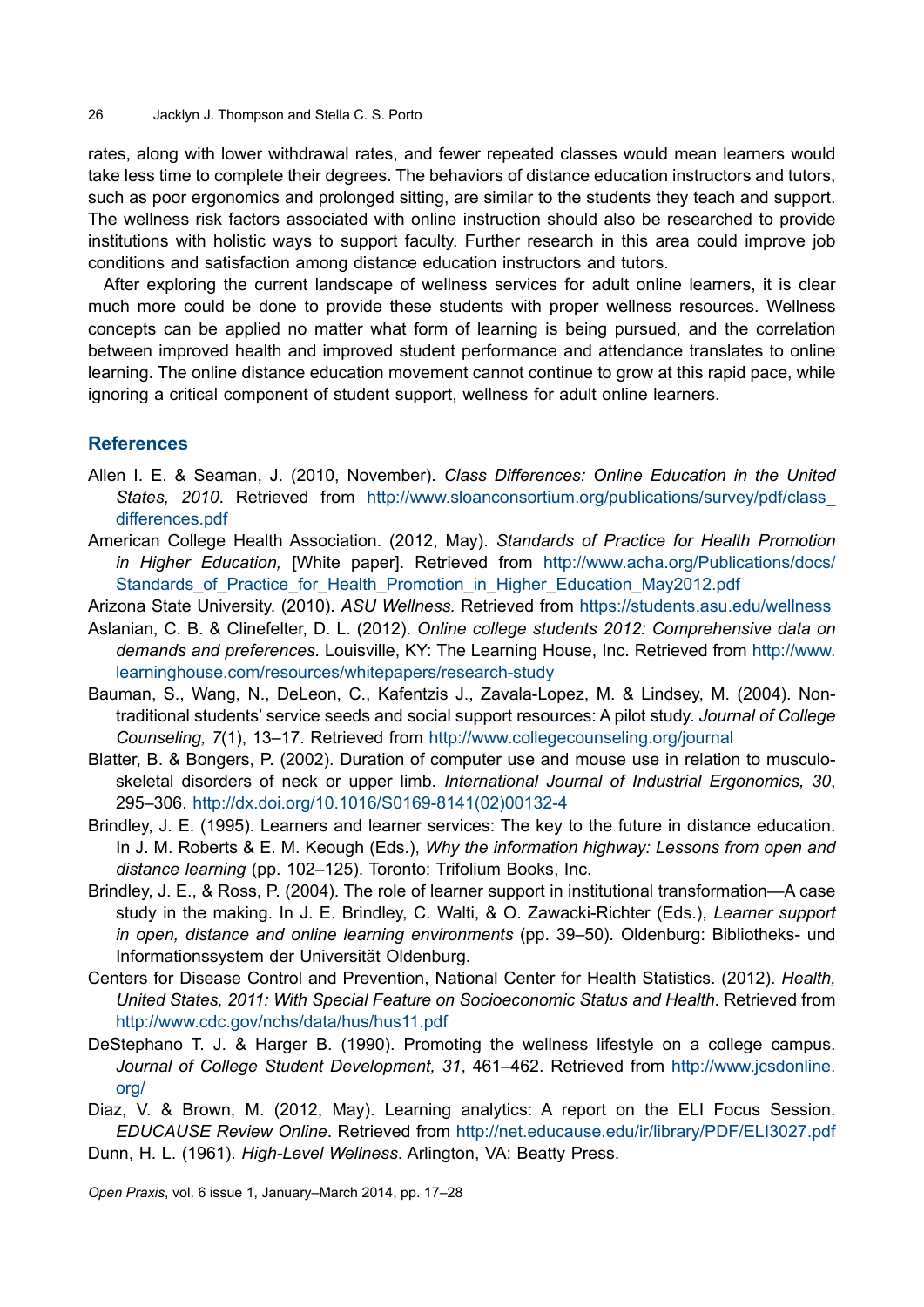- Edwards-Hart, T. & Chester, A. (2010). Online mental health resources for adolescents: Overview of research and theory. *Australian Psychologist*, *45*(3), 223–230. [http://dx.doi.org/10.1080/](http://dx.doi.org/10.1080/00050060903584954) [00050060903584954](http://dx.doi.org/10.1080/00050060903584954)
- George, L. & Frank, I. (2004). Beyond books—Library services to distance education students. In J. E. Brindley, C. Walti, & O. Zawacki-Richter (Eds.), *Learner support in open, distance and online learning environments* (pp. 135–143)*.* Oldenburg: Bibliotheks- und Informationssystem der Universität Oldenburg.
- Harvard Repetitive Strain Injury Action (2003). Retrieved from <http://www.rsi.deas.harvard.edu/>
- Jones, S. (2006). *Online Student Support Services: A Best Practices Monograph- Health & Wellness Services for the Online Student*. Retrieved from [http://www.onlinestudentsupport.org/](http://www.onlinestudentsupport.org/Monograph/health.php) [Monograph/health.php](http://www.onlinestudentsupport.org/Monograph/health.php)
- Hermon, D. & Davis, G. (2004). College student wellness: A comparison between traditional and nontraditional-age students. *Journal of College Counseling*, *7*(1), 32–39. Retrieved from [http://](http://www.collegecounseling.org/journal) [www.collegecounseling.org/journal](http://www.collegecounseling.org/journal)
- Hettler, B. (1976). *The Six Dimensions of Wellness Model* [Handout]. Retrieved from the National Wellness Institute website: [http://www.nationalwellness.org/?page=Six\\_Dimensions](http://www.nationalwellness.org/?page=Six_Dimensions)
- Kupchella, C. E. (2009). Colleges and universities should give more broad-based attention to health and wellness—at all levels. *Journal of American College Health*, *58*(2), 185–186. [http://dx.doi.](http://dx.doi.org/10.1080%2F07448480903375946) [org/10.1080/07448480903375946](http://dx.doi.org/10.1080%2F07448480903375946)
- Hudd, S. S., Dumlao, J., Erdmann-Sager, D., Murray, D., Phan, E., Soukas, N. & Yokozuka, N. (2000). Stress at college: Effects on health habits, health status and self-esteem. *College Student Journal*, *34*(2), 217. <http://dx.doi.org/10.1037/a0018745>
- LaPadula, M. (2003). A comprehensive look at online student support services. *American Journal of Distance Education, 17*(2), 119–128. [http://dx.doi.org/10.1207/S15389286AJDE1702\\_4](http://dx.doi.org/10.1207/S15389286AJDE1702_4)
- Layne, M., Boston, W. E. & Ice, P. (2013). A longitudinal study of online learners: Shoppers, swirlers, stoppers, and succeeders as a function of demographic characteristics. *Online Journal of Distance Learning Administration, 16*(2)*.* Retrieved from [http://www.westga.edu/~distance/](http://www.westga.edu/~distance/ojdla/) [ojdla/](http://www.westga.edu/~distance/ojdla/)
- Moore, M. G. & Kearsley, G. (2005). *Distance Education: A Systems View*. (2nd ed.). Belmont, CA: Wadsworth.
- Moore, M. G. & Kearsley, G. (2012). *Distance Education: A Systems View*. (3rd ed.) Belmont, CA: Wadsworth.
- Müller, T. (2008). Persistence of Women in Online Degree-Completion Programs. *The International Review Of Research In Open And Distance Learning, 9*(2). Retrieved from [http://www.irrodl.org/](http://www.irrodl.org/index.php/irrodl/article/view/455/1042) [index.php/irrodl/article/view/455/1042](http://www.irrodl.org/index.php/irrodl/article/view/455/1042)
- Myers, J. & Mobley, K. (2004). Wellness of undergraduates: Comparisons of traditional and nontraditional students. *Journal of College Counseling*, *7*(1), 40–49. Retrieved from [http://www.](http://www.collegecounseling.org/journal) [collegecounseling.org/journal](http://www.collegecounseling.org/journal)
- National Wellness Institute (n.d.). *Defining Wellness*. Retrieved from [http://www.nationalwellness.](http://www.nationalwellness.org/index.php?id_tier=2&id_c=26) [org/index.php?id\\_tier=2&id\\_c=26](http://www.nationalwellness.org/index.php?id_tier=2&id_c=26)
- Oxford English Dictionary. (2012). *Wellness*. Retrieved from <http://www.oed.com/>
- Patel, A.V., Bernstein, L., Deka, A., Feigelson, H. S., Campbell, P. T., Gapstur, S. M., Colditz, G. A. & Thun, M.J. (2010). Leisure time spent sitting in relation to total mortality in a prospective cohort of US adults*. American Journal of Epidemiology, 172*(4), 419–429. [http://dx.doi.org/10.2093/aje/](http://dx.doi.org/10.2093/aje/kwq155) [kwq155](http://dx.doi.org/10.2093/aje/kwq155)
- Pronk, N., Katz, A., Lowery, M. & Payfer, J. R. (2012). Reducing occupational sitting time and improving worker health: The Take-a-Stand Project, 2011. *Preventing Chronic Disease, 9*, 154. <http://dx.doi.org/10.5888/pcd9.110323>